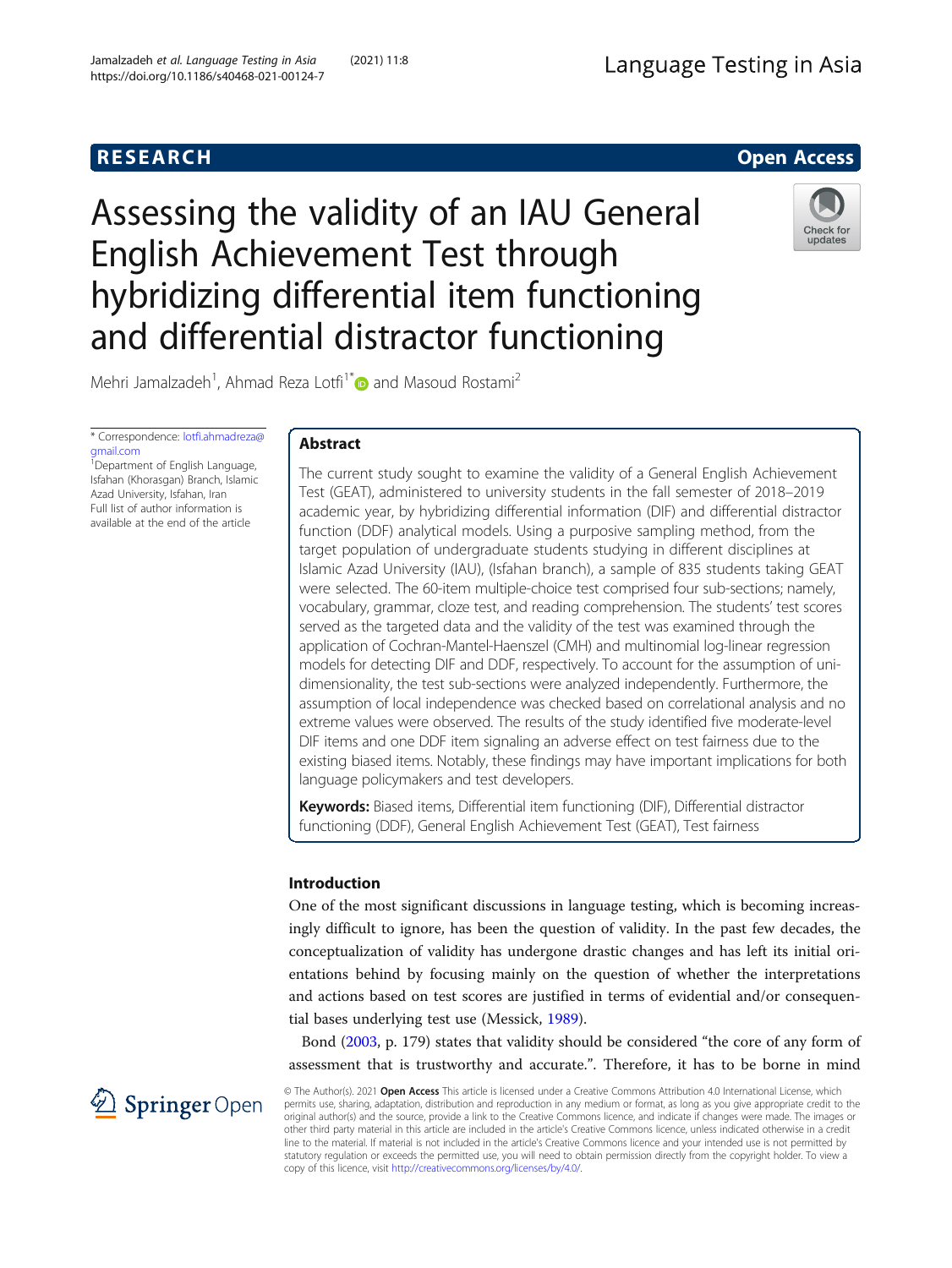that validity, as an evolving complex concept, is closely related to the inferences made from assessment results. This requires inference-based evaluative judgments that are reflective of truth and lead to specific interpretations and actions.

According to Messick [\(1989,](#page-16-0) p. 5), "…what is to be validated is not the test or observation device but the inferences derived from the test scores or other indicators…". Largely because of the importance of precise and accurate inferences, test developers' precision in constructing tests has a great bearing on the validity of assessments so that the appropriateness of the inferences made about the results of a test reflects the appropriacy of the conclusions derived from the testees' performance on the items comprising a specific test (Messick, [1989,](#page-16-0) p. 6).

As a consequence, test items are written to measure psychological attributes which are often not directly possible. In fact, they serve as proxy measures of an unobservable psychological trait, a specific kind of knowledge, or psychomotor skill. Notably, test items require examinees to employ their intellectual and thinking skills in order to answer the test items. This provides test developers with a tangible yardstick by which they can improve the validity of the test and the quality of the inferences they make in order to judge the examinees' behavior in terms of answering the test items or performing the required skills (McNamara & Roever, [2006\)](#page-16-0).

Differently stated, test items act as stimuli whose main purpose is to prompt a prescribed or expected answer. The endorsement to a particular test item can be representative of the fact that the examinee has acquired the intended trait or the attribute, or has the ability to perform the skill taught. Since tests are mainly utilized for making high-stake decisions about the examinees, the assessment of test results must be under careful examination and must be as fair as possible (Fulcher & Davidson, [2007](#page-15-0); Shohamy, [2001;](#page-16-0) Stobart, [2005](#page-16-0); Weir, [2005](#page-16-0)).

Clearly, potentially biased test items may adversely affect test fairness and might have significant implications for policymakers, test developers, and test-takers. Therefore, in developing a high stake test, test developers should determine the extent to which a test item is affected by bias or impact.

The item bias and item impact are closely tied to item validity and play a pivotal role in language testing. Item bias refers to the misspecification of the latent ability space, where items measuring multiple abilities are scored as though they are measuring a single ability. More specifically, according to Ackerman ([1992](#page-15-0)), when two groups taking an identical test possess different multidimensional ability distributions and the test items can potentially differentiate these levels of abilities on such multiple dimensions, then any unidimensional scoring method would inadvertently result in item bias. In essence, item bias is an artifact of the testing procedure and is created when the source of the differential functioning of the item is irrelevant to the purpose of the test or the interpretation of the measure just because the item is tapping a factor which is over and beyond the targeted factor.

On the other hand, item impact exists when one group of examinees tends to answer a particular test item more correctly than the other group of examinees because the two groups truly differ on the underlying ability. In other words, item impact occurs when the item measures a relevant characteristic of the test without considering the actual differences existing between the two groups under assessment (Gelin, Carleton, Smith, & Zumbo, [2004\)](#page-15-0).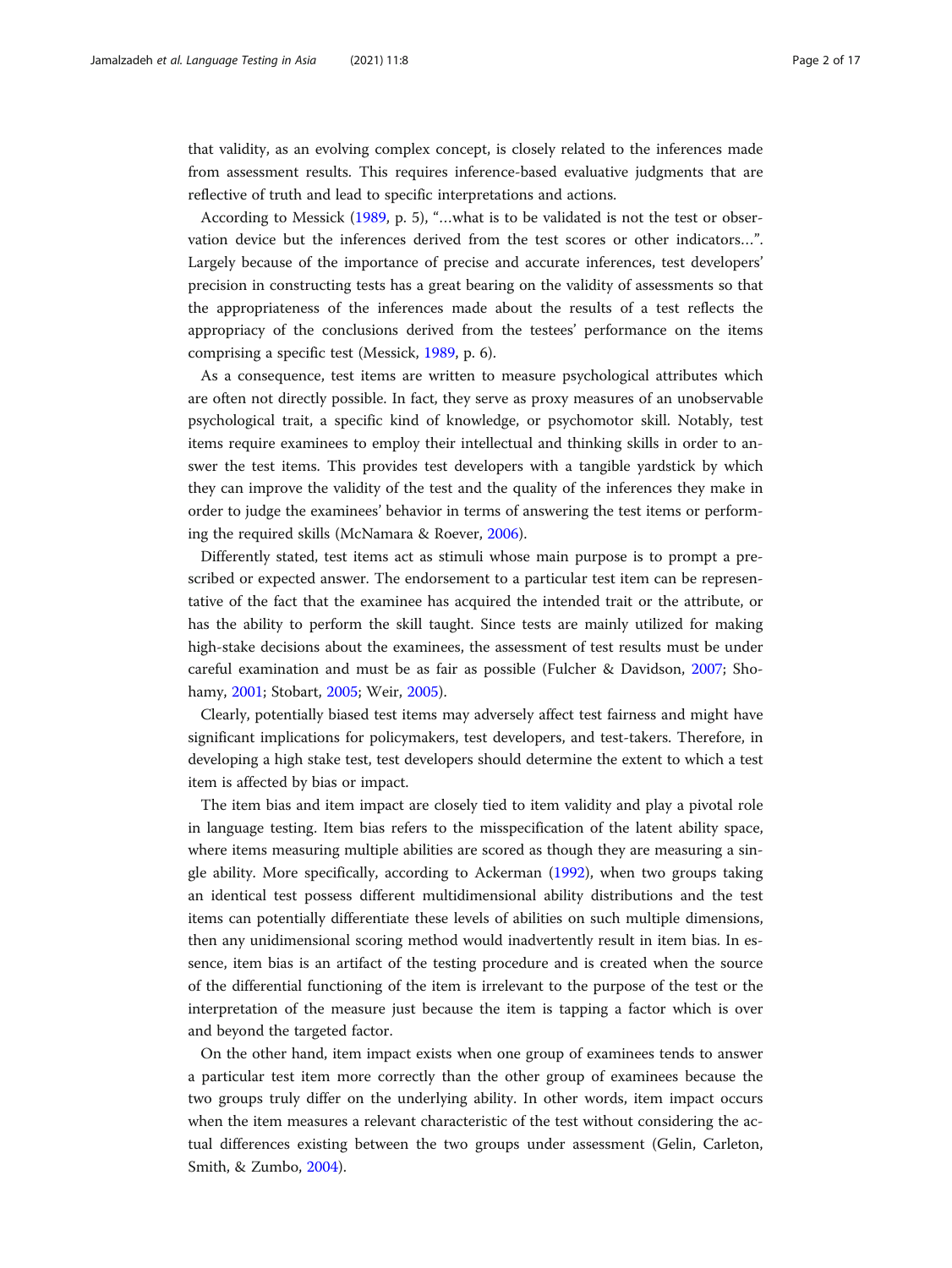Clearly, the consequential matters of test fairness and equity are quintessentially important because all examinees should enjoy equal opportunities to perform satisfactorily on a large-scale assessment, and hence being treated equitably in terms of their test scores (Moghadam & Nasirzadeh, [2020](#page-16-0)). The distinction between item bias and item impact is defined and clarified by the purpose of the measure. Therefore, test developers should carefully analyze the test items to see that they are flagged as displaying Differential item functioning (DIF). It is interesting to note that DIF is not the direct indicator of bias in a test. Rather, As Karami ([2011](#page-15-0)) maintains, DIF is evidence of bias if the factor creating it is not relevant to the construct characterizing the test. In short, if that factor is part of the construct, it is preferably called item impact instead of bias.

In view of the above remarks, most researchers have focused on DIF and differential distractor functioning (DDF) separately. However, the present study aims to critically examine the effect of hybridizing DIF and DDF to improve the validity of university language achievement tests. Therefore, this study sought to investigate the extent to which integrating DIF and DDF analyses can mitigate test bias and improve fairness in assessment tests. Doing so will firstly fill in the gap from which the literature of the related topic suffers. Moreover, the findings of this study will help test developers not only to become aware of some apparently invisible biases but to avoid them and subsequently to develop tests with much higher validity and greater potential for fairly testing the language skills of the examinees.

To answer this question, this paper aims to provide a comprehensive review of the literature concerning certain key issues related to DIF and DDF which have a great bearing on the validity of assessment tests. Subsequently, by describing the methodological design by which the target research question can be operationalized, it will move to the results section reporting the obtained data in terms of different research variables. The results section will then be followed by the discussion of the findings in light of the research efforts presented and reported by other researchers with the same common goals and areas of interest. Finally, in the conclusion section, the paper will be brought to its final touch down by summarizing the main issues, suggesting possible implications, limitations, and the need for further research.

#### Literature review

In the past few decades, DIF has turned into an increasingly important area in language testing research. The analysis has frequently been used in psychometric circles for pinpointing the sources of bias at the item level (Zumbo, [1999](#page-16-0)). Through the application of DIF analysis, concerned practitioners in language testing have investigated test fairness and equity to explain factors such as misinterpretation of test scores, sexist or racist content, unequal prediction of criterion performance, unfair content with respect to the experience of test-takers, inappropriate selection procedures, inadequate criterion measures, and threatening atmosphere and conditions of testing studies ( Brown, [1999](#page-15-0); Jalili, Barati, & Moein Zadeh, [2020](#page-15-0); Karami, [2011;](#page-15-0) Kim, [2001](#page-15-0); Pae, [2004](#page-16-0); Takala & Kaftandjieva, [2000;](#page-16-0) Walker & Göçer Şahin, [2020\)](#page-16-0).

According to McNamara and Roever ([2006](#page-16-0)), DIF was originated in the early twentieth century and was eventually used for the role of fairness in different tests to measure DIF. It was mainly triggered by researchers' interest in tapping social equity (Angoff,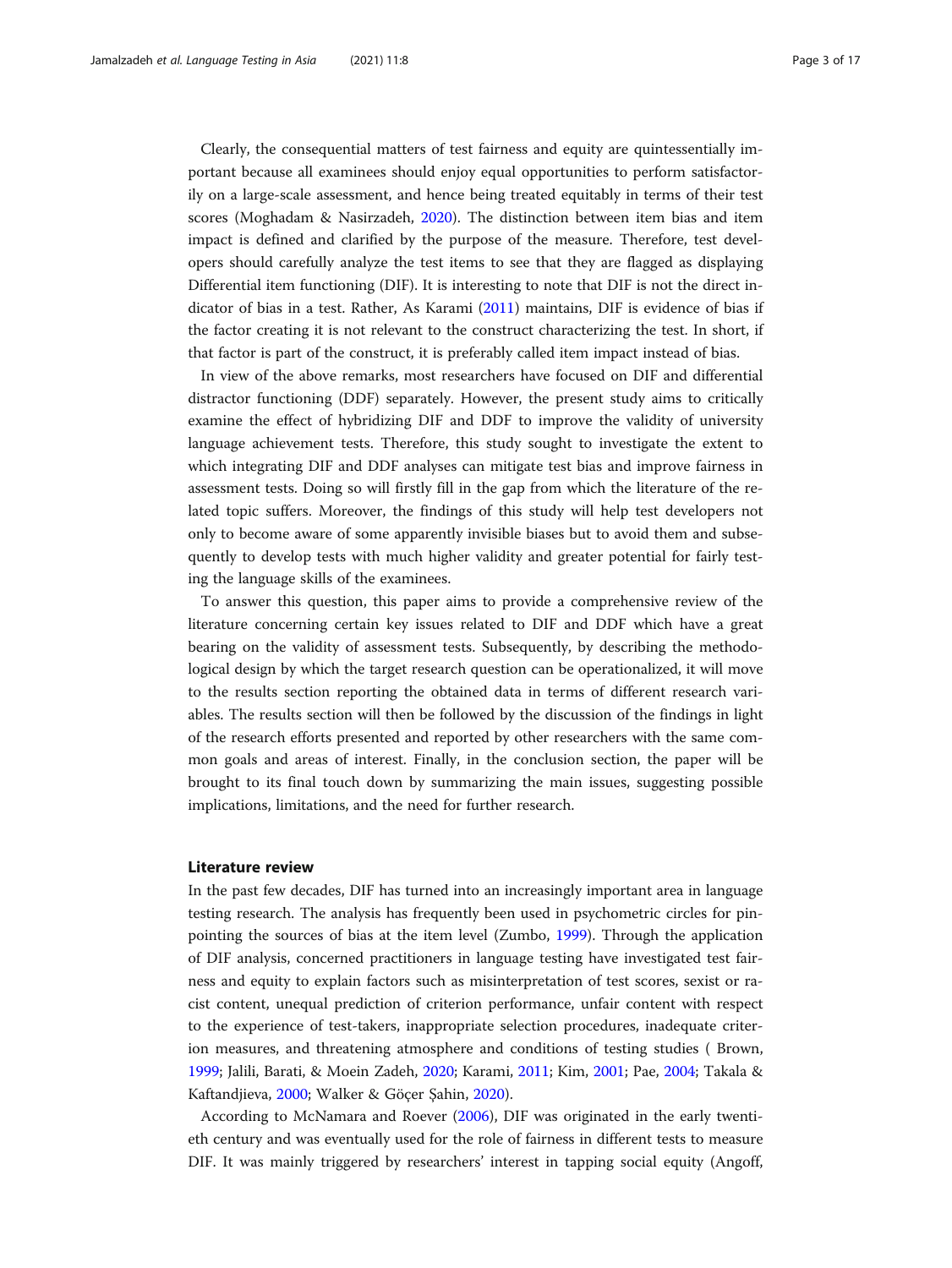[1993](#page-15-0)). The main purpose of DIF was to specify the confounding variables through purging items that tinted the examinees' performance on tests.

Mellenbergh ([1989](#page-16-0)), defining item bias as conditional dependence, suggests that statistical tests and indices based on item response theory may be used for detecting biased items when item characteristic curves of the two groups being tested do not coincide. By relying on empirical or simulated data and combining information on the regression of item responses on latent trait or observed test score and information on the latent trait or observed test score distribution, it is possible to identify the biased items.

Messick's [\(1980,](#page-16-0) [1989](#page-16-0)) debate on the consequential aspects of the tests in his validation framework oriented testing research toward such conceptual variables as DIF, validity, and fairness triggering a number of techniques for detecting biased items in different tests. As such, detecting differentially functioning techniques turned into a primary concern in test development and test use whose main objective was to demonstrate that the interpretations and uses made of test scores are credible and trustworthy (Geranpayeh & Kunnan, [2007\)](#page-15-0).

Differential performance of different test-taking groups has a great bearing on the test development and test use procedures. Consequently, test users are responsible for ensuring that their test is free of bias and it provides a fair assessment. It is clear that the socio-ethical consequences of test use are particularly serious for high stakes tests. In fact, test fairness and test bias have a symbiotic relationship because when a given test is biased, it lacks fairness. With the emergence of critical language testing (CLT), it was contended that all uses of language tests are politically motivated, because as Shohamy ([2001](#page-16-0)) argues, tests are in essence designed to manipulate society by imposing the will of the system on individuals.

Apparently, when groupings are involved, the likelihood that certain test items favor one group rather than the other is considerably high. Under such circumstances, the test may lack fairness for the disfavored group (Karami, [2011\)](#page-15-0).

One of the key tests frequently used in the academic circles is the General English Achievement Test that is developed to measure skills and knowledge learned in a given grade level, usually through planned instruction, such as training or classroom instruction. In other words, these tests serve as a kind of summative evaluation chiefly devised to measure how much of a language someone has learned with reference to a particular course of study or teaching program. In the Iranian language teaching context, these tests are generally used for university students with different majors.

Given the ubiquity of various groups taking the test from different disciplines, it is important for test developers to make sure that the interpretation made on the test scores are valid because if the sources of DIF are irrelevant to the construct being measured by the test, some test items may act as a source of bias and the validity of the test is under question. Therefore, differential item functioning (DIF) analysis can be used to detect item bias when examinees from different groups with equal ability do not have the same chance of answering an item correctly (Camilli, Shepard, & Shepard, [1994](#page-15-0); Fulcher & Davidson, [2013](#page-15-0)).

A considerable amount of literature on DIF has been published during the past 30 years. In 1992, focusing on black and Hispanic examinees, Dorans and Holland analyzed the data from an edition of the SAT to illustrate how applying a standardization approach to comprehensive differential item functioning (Cdif). The findings revealed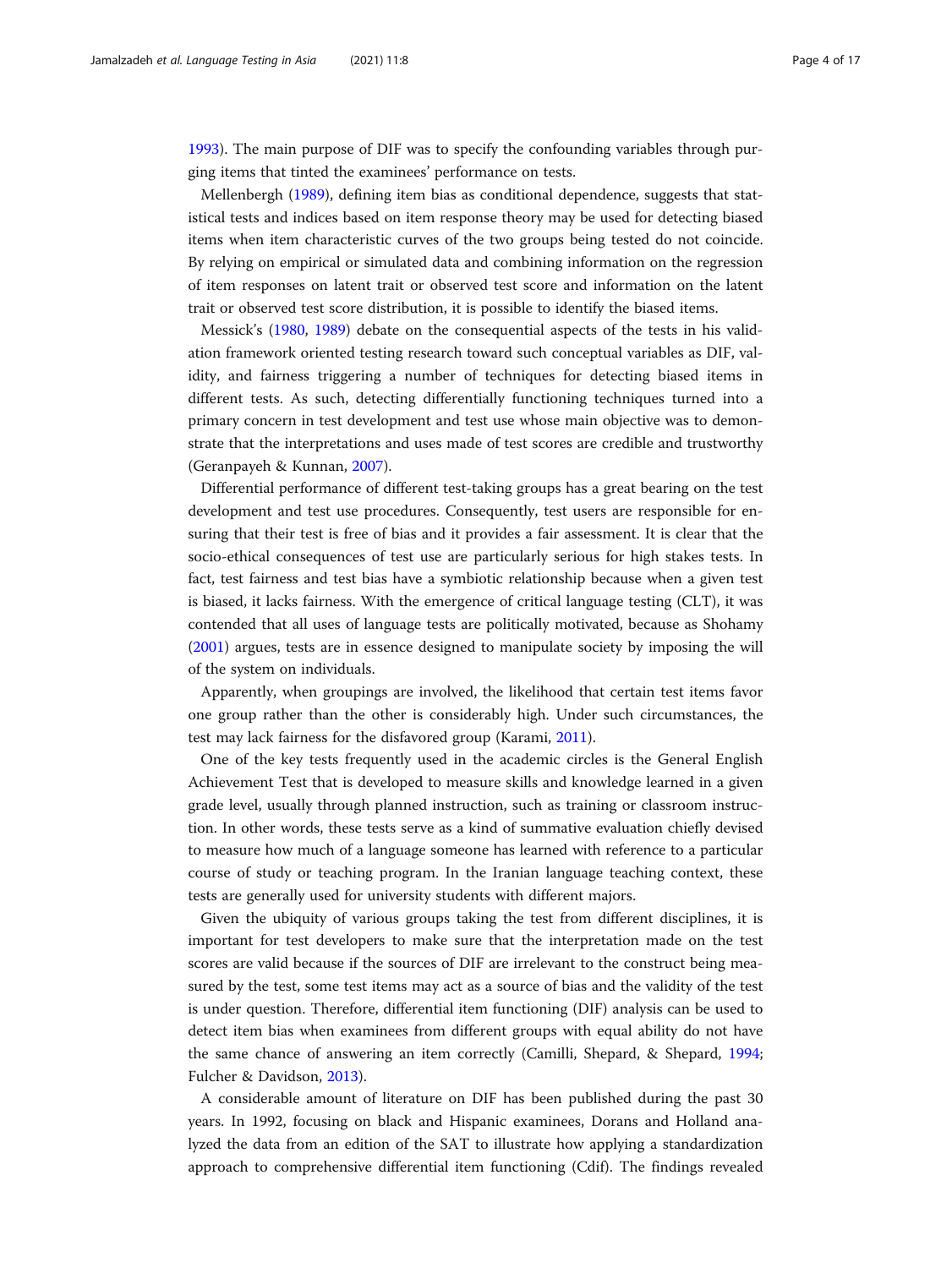that the standardization approach could be used to uncover differential speededness of the targeted participants.

In another study, using item response theory (IRT) methods, Banks ([2009\)](#page-15-0) found out that adjustments could be made at the analytic level by freeing and fixing parameters based on findings of differential item functioning (DIF). The results further revealed that high-stakes testing may require item removal or separate calibrations to ensure accurate assessment.

In a different study, McKeown and Oliveri ([2017](#page-16-0)) examined differential item functioning (DIF) of the Deep Approaches to Learning scale on the National Survey of Student Engagement (NSSE) for Asian international and Canadian domestic 1st-year university students. The results indicated that only 1 of the 12 items functioned differentially.

In another study which was also implemented in 2020, Walker and Göçer Şahin, using differential item functioning, tried to evaluate interrater reliability as an index to determine if two raters differ with respect to their rating on a polytomous rating scale or constructed response item. More specifically, they used differential item functioning (DIF) analyses to assess inter-rater reliability and compared it with traditional interrater reliability measures. The results indicated that DIF procedures appear to be a promising alternative to assess the interrater reliability of constructed response items, or other polytomous types of items, such as rating scales.

In a large scale study, Cascella, Giberti, and Bolondi [\(2020\)](#page-15-0) used a quantitative approach based on differential item functioning analysis within the Item Response Theory framework to quantify gender differences in tackling specific mathematical test items. Focusing on a sample of 1400 items administered in INVALSI tests answered by 30,000 Italian students per year since 2008, they demonstrated that DIF analysis is an effective approach to exploring the gender gap in relation to specific constructs of math education.

Similarly, in 2020, Zhu and Aryadoust tried to evaluate fairness in the Pearson Test of English (PTE) Academic Reading test, which is a computerized reading assessment test based on differential item functioning (DIF) across Indo-European (IE) and Non-Indo-European (NIE) language families. Analyzing the data from 783 international testtakers who took the PTE Academic test, using the partial credit model in Rasch measurement and using two main types of DIF, they found that uniform DIF is created when an item consistently gives a particular group of test-takers an advantage across all levels of ability, and non-uniform DIF (NUDIF) exists when the performance of testtakers varies across the ability continuum. The results identified 3 NUDIF items out of 10 items across the language families and showed no significant mother tongue advantage. The post-hoc content analysis of items further suggested that the decrease of mother tongue advantage for IE groups in high-proficiency groups and lucky guesses of low-ability groups may have contributed to the emergence of NUDIF items.

It is interesting to note that differential item functioning (DIF) is generally integrated with and differential distractor functioning (DDF) approach in order to flag the biased test items. Deng ([2020](#page-15-0)) claims that the relationship between DIF and DDF is causal rather than correlational. She adds that there is no evidential basis to prove whether DDF could exist without the occurrence of DIF. Thus, in most cases, the analysis of DDF follows the results provided by DIF.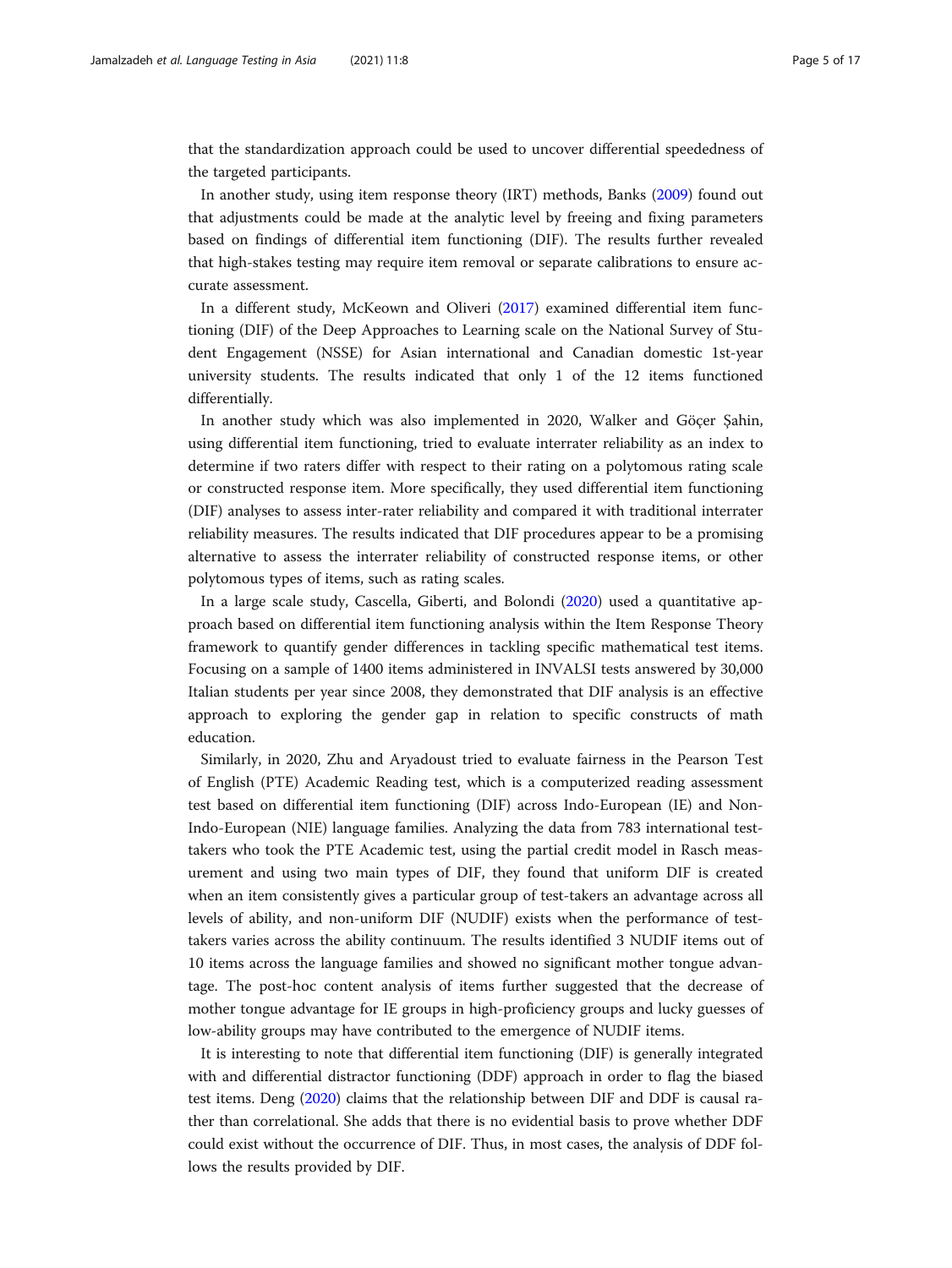Green, Crone, and Folk [\(1989\)](#page-15-0) extended the terminology of DIF to differential distractor functioning (DDF) to refer to the group differences that demonstrate whether an item is functioning differently for the different subgroups. Various terminologies have been employed for the concept. As an illustration, Dorans, Schmitt, and Bleistein ([1992](#page-15-0)) use the term comprehensive differential item functioning (CDIF) combining DIF analysis with DDF, or more recently Park and WU [\(2017\)](#page-16-0) refer to it as differential options functioning (DOF). Like DIF, there are also two types of DDF; namely, uniform and non-uniform. In uniform DDF, there is a consistent DDF pattern across all distractors in all directions. Conversely, non-uniform DDF points to the direction that indicates the differential effects of a distractor for different ability groups (Tsaousis, Sideridis, & Al-Saawi, [2018\)](#page-16-0).

The presence of a relatively constant DDF effect across all distractors provides evidence that the cause of the DIF is rooted in the properties of the correct responses. As a result, when DDF effects are constant, the analyst can target content review on the correct response options. Clearly, the occurrence of only one distractor displaying a substantial DDF effect provides evidence that the DIF effect is either initiated by the properties of a specific distractor or by the possible interaction between the distractor properties and the content of the item stem (Penfield, [2008\)](#page-16-0).

Many statistical methods have been developed for detecting DIF. Mapuranga, Dorans, and Middleton ([2008](#page-15-0)) have identified four main methods for detecting DIF: (1) expected item score methods, (2) nonparametric odds ratio methods, (3) generalized linear model relationship between DDF and DIF methods, and (4) IRT-based methods. Each of them makes different assumptions about null DIF and utilize various models for implementing DIF.

Other popular methods to detect DIF comprise the Mantel-Haenszel (MH) procedure (Holland & Thayer, [1988](#page-15-0)), the Logistic Regression procedure (Swaminathan & Rogers, [1990](#page-16-0)), the multiple indicators multiple causes (MIMIC) model (Jöreskog and Goldberger ([1975\)](#page-15-0), the item response theory likelihood-ratio test (IRT-LR) (Thissen, Steinberg, & Wainer, [1993](#page-16-0)), Lord's IRT-based Wald test (Lord, [1977](#page-15-0), [1980](#page-15-0)), and a Randomization Test based on an R-square change statistic (Edgington & Onghena, [2007](#page-15-0); Sen, [2014](#page-16-0)).

Apparently, investigating these methods is certainly beyond the scope of this paper. As a consequence, the Mantel Haenzel (MH) method was used in this research for two main reasons. First, it offers a well-researched summary statistic with [optimality](https://www.sciencedirect.com/topics/mathematics/optimality) characteristics that fit well with the ethical consequences of tests. Second, it provides a cheap and easy way of computing DIF by meticulously focusing on the probabilities of a correct response in focal and reference groups with the same ability (Gómez-Benito, Hidalgo, & Guilera, [2010;](#page-15-0) Holland & Thayer, [1988](#page-15-0)).

In a recent study by Belzak and Bauer ([2020\)](#page-15-0), the writers proposed an alternative method for selecting anchors and identifying DIF. In this method, a machine learning technique called regularization was used to impose a penalty function during estimation to remove parameters that have little impact on the fit of the model. By comparing lasso regularization with the more commonly used likelihood ratio test method in a 2-group DIF analysis, they found out that when large amounts of DIF are present and sample sizes are large, lasso regularization enjoys better control of type I error than the likelihood ratio test method with little decrement in power.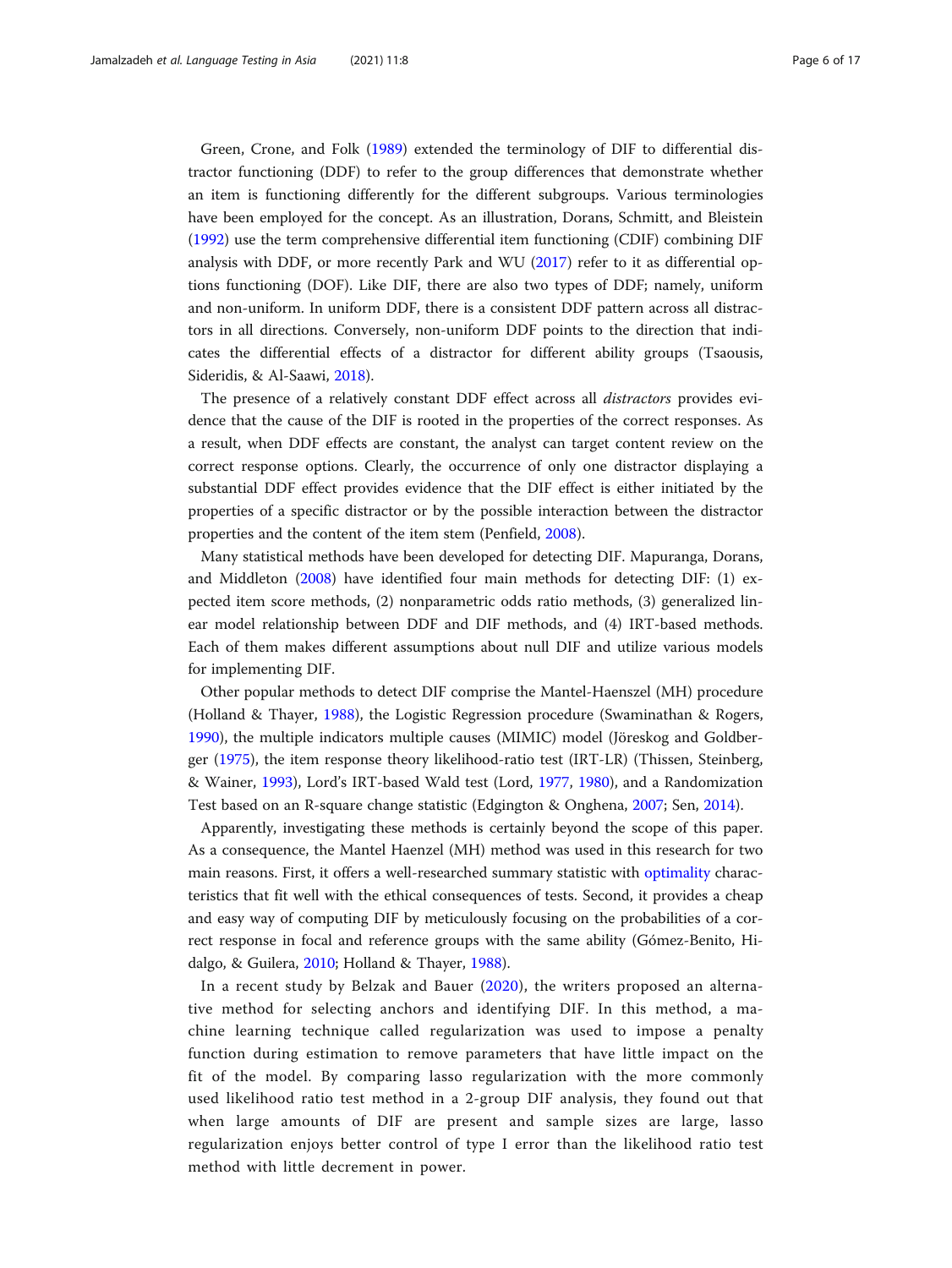Paulsen, Svetina, Feng, and Valdivia [\(2020\)](#page-16-0) employed the cognitive diagnostic models (CDMs) to diagnose examinees' strengths and weaknesses in a variety of content areas. The findings demonstrated that the detection of DIF in CDMs reflects how different magnitudes and types of DIF interact with CDM item types and group distributions and sample sizes to influence attribute- and profile-level classification accuracy. The results further suggested that attribute-level classification accuracy is robust to DIF of large magnitudes in most conditions, while profile-level classification accuracy is negatively influenced by the inclusion of DIF. In fact, conditions of unequal group distributions and DIF located on simple structure items had the greatest effect in decreasing classification accuracy.

Chen, Liu, and Zumbo [\(2020](#page-15-0)) using a propensity score method for investigating differential item functioning, proposed a new alternative for detecting DIF on performance assessment data. The proposed DIF method involved two main stages. In the first stage, propensity score matching was used to eliminate preexisting group differences before the test, ideally creating equivalent groups as in a randomized experimental study. In the second stage, linear mixed effects models were being adopted to perform DIF analysis based on the matched data set. The findings revealed that the utility of DIF analysis in assessing the targeted high-stakes functional English language proficiency test. It was also concluded that the proposed method could be applied to different types of test performance assessments.

Similarly, DDF has also been assessed through the application of specific methods. In fact, log-linear model fitting (Green et al., [1989\)](#page-15-0), standardized distractor (SD) analysis (Dorans et al., [1992](#page-15-0)), an item response theory (IRT) model-based approach using a likelihood ratio (LR) test (Thissen, Steinberg, & Gerrard, [1986\)](#page-16-0), the 2PL-nested logit model (2PL-NLM) (Suh & Bolt, [2011](#page-16-0)), the nominal response model (NRM) (Penfield, [2008](#page-16-0)), and the non-linear regression model (Drabinova, Martinkova, & Zvara, [2018](#page-15-0)). Most of these methods were implemented to estimate both DIF and DDF. Although DDF analysis has played a secondary role in the study of test fairness, it fortifies and improves the implementation of DIF since the DDF patterns can yield valuable information about the causes of DIF (Kato, Moen, & Thurlow, [2007\)](#page-15-0).

Using a comparative approach, Middleton and Laitusis [\(2007](#page-16-0)) explored the possible variations of distractor functioning between students with disabilities and those without disabilities. The results indicated that seven of the items assessing the participants' performance on the state's reading standards exhibited DDF, while only three of the items that assessed performance on the state's writing standards indicated DDF.

Like DIF studies, the investigation of DDF and its role in determining test bias has turned into one of the most significant current discussions in the past few decades and the issue has been investigated by a large number of concerned practitioners (Green, Crone, & Middlton, [1989](#page-15-0); Jalili et al., [2020;](#page-15-0) Martinkova et al., [2017;](#page-15-0) Middleton & Laitusis, [2007;](#page-16-0) Tsaousis et al., [2018](#page-16-0), among others). However, to the best of the authors' knowledge, very few studies have tried to examine the synergy between DIF and DDF to evaluate bias and fairness in assessment tests.

More specifically, so far very few studies have investigated the integration of DIF and DDF in analyzing general English achievement tests. Considering the large number of university students from different disciplines studying in various Iranian universities, the investigation and improvement of this test should receive top priority in language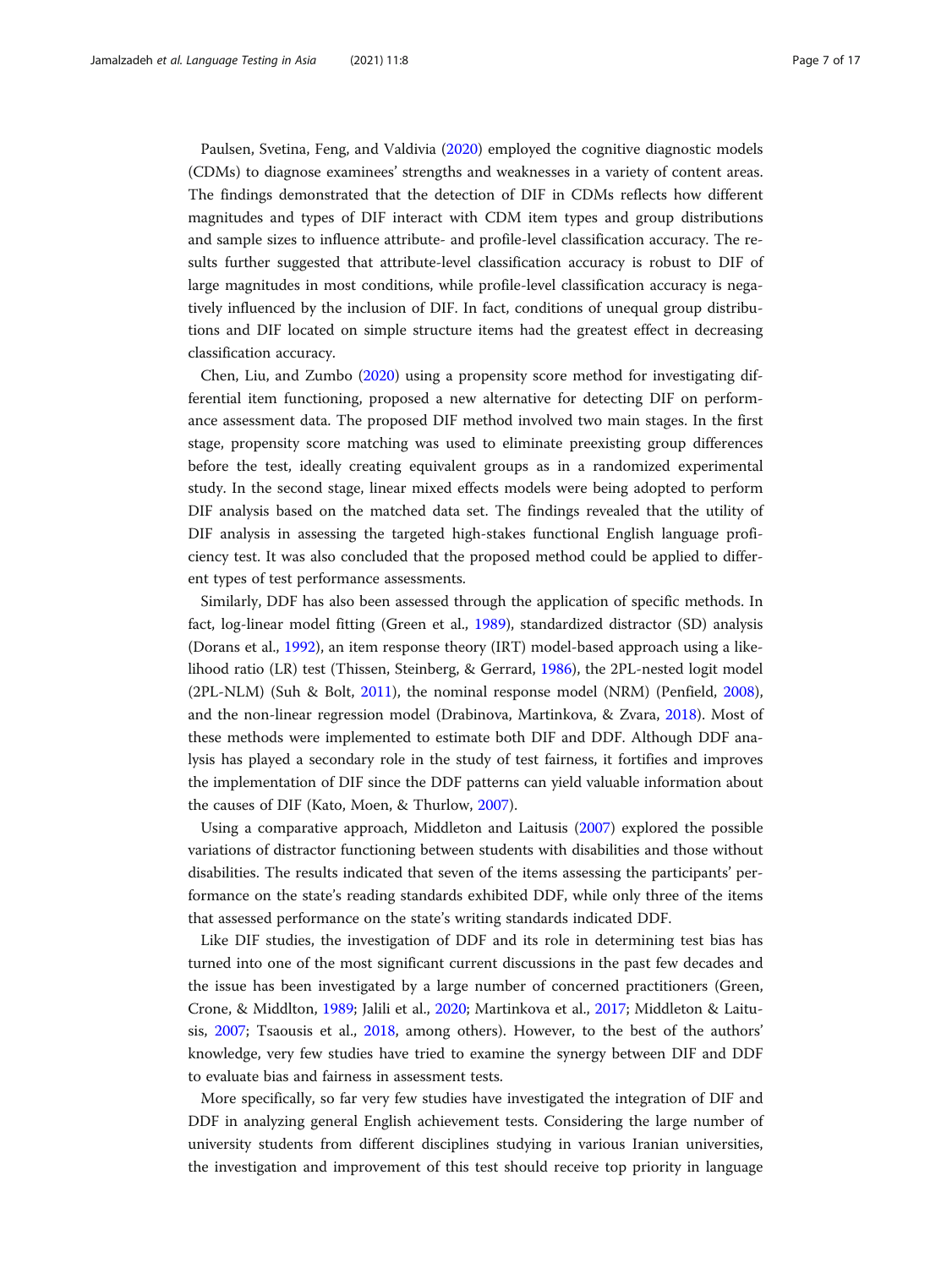testing research. The test administered at IAU universities in the past two decades has a multiple choice format addressing learners' general knowledge of English vocabulary, grammar, and reading comprehension across different disciplines. Consequently, cleansing the existing bank of language achievement test items can indubitably be considered a rewarding research outcome.

#### Method

This section seeks to present a detailed account of the research methodology and its components by providing the necessary information about the participants, materials, and instruments as well as the procedures employed for data collection and data analysis.

#### Participants

The participants in the present study were 835 male and female sophomore students, studying in various disciplines at IAU( Isfahan branch) in the fall semester of 2018–2019 academic year. Their age range varied between 19 and 27 and spoke Persian as their first language. These students (63% female and 37% female), who enjoyed a similar sociocultural background, formed the target population of the study selected based on a purposive sampling method. Clearly, the sampling method also referred to as a judgmental or expert sample, is considered a nonprobability sampling whose main purpose is to produce a sample that can be logically assumed to be representative of the population.

#### **Instruments**

A general English Achievement Test (GEAT) is often a large-scale test that determines students' current level of language ability and possible need for further language instruction. As such, under the mandates of the Ministry of Science and Technology in Iran, all tertiary level educational programs have included an English course in their curriculum and instruction to help learners to acquire an acceptable level of general English.

However, the use of General English tests to measure performance levels and to use the results for making high-stakes decisions about learners requires objective planning, design, and validation procedures because such results can be used as part of a total portfolio of data guiding the ethical consequences of testing (Pan, [2015\)](#page-16-0). It is important to note that the validity of the test was established based on expert opinion (Davies, Soon, Young, & Clausen-Yamaki, [2004\)](#page-15-0).

The GEAT, administered in the fall semester of 2018–2019 academic year, was a 60 item multiple choice test in which the test questions were divided into four different but complementary parts: Vocabulary (25 questions), Grammar (15 questions), Cloze Test (10 questions), and Reading Comprehension (10 questions). Being used as a criterion-reference test offered as a final term examination, it is one of the obligatory modules used for all courses in the bachelor program for all majors.

For computing the reliability of the test, raw agreement and kappa statistics are rarely used in practical testing situations due to the fact that the examinees are required to take two tests. However, it is also possible to estimate reliability from a single test administration. jMetrik, the software used in the DIF analysis section of this research,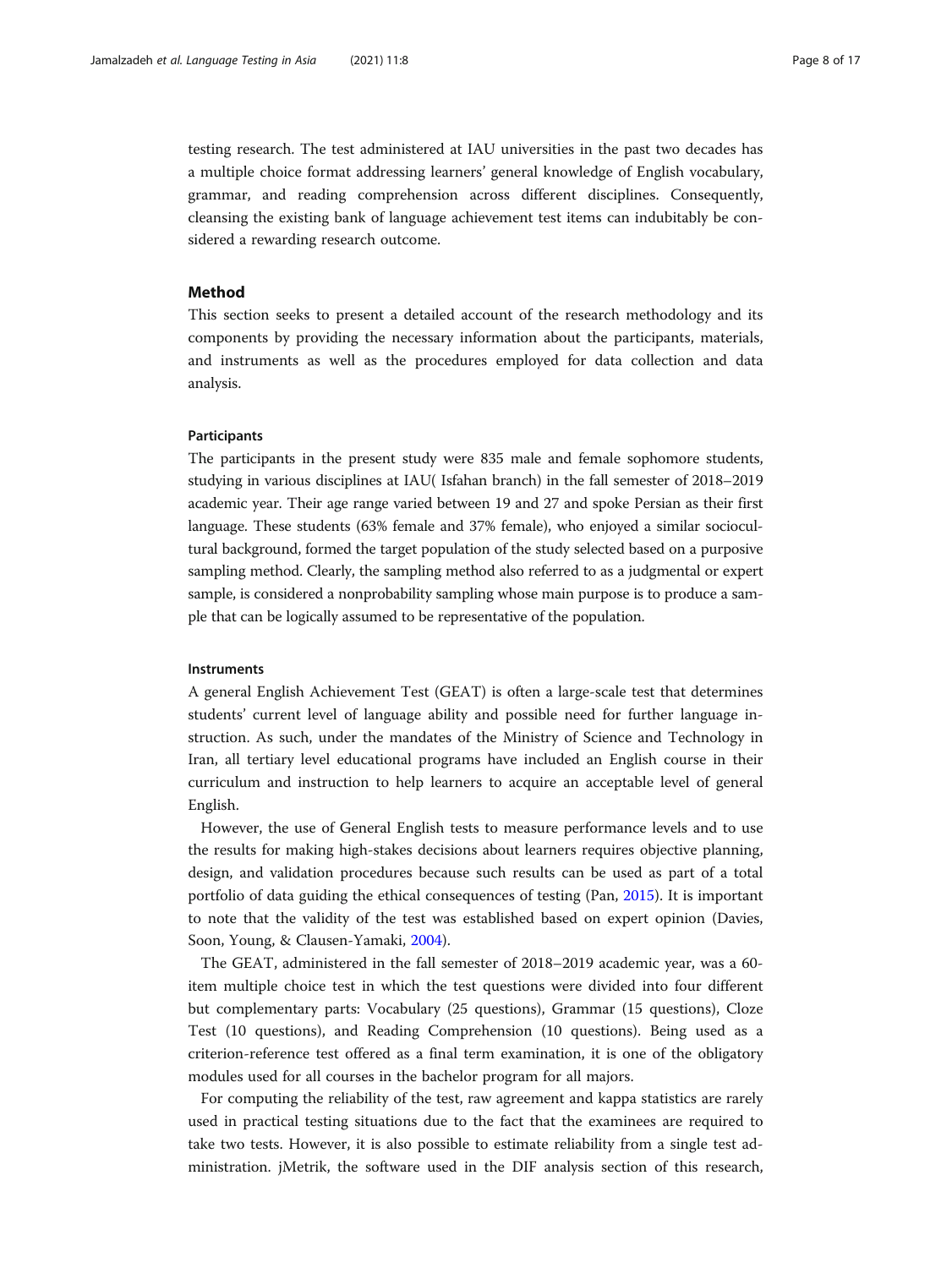computes Huynh's raw agreement and kappa statistics called "Decision Consistency." Table 1 indicates that the index for the total test was 0.92 presenting a high reliability.

As can be seen, Huynh's raw agreement index has estimated reliability values for all test parts. Clearly, the reliability value for the grammar section of the test is low (0.81), while it is quite high for vocabulary and reading sections (0.90).

#### Data collection procedures

The GEAT answer sheets, belonging to the targeted participants, were received from the examination office. The permission to get access to answer sheets was granted by the university authorities on condition that the confidentiality concerning students' personal data are in place.

In DIF analyses, first the groups need to be adjusted for overall performance with regard to the measured trait in order to prepare the ground for comparing their performance on the test items. In other words, in assessing the examinees' response patterns to specific test items, the comparison groups (e.g., males vs. females) are initially matched on the targeted construct being measured (e.g., general English achievement). In fact, the main objective of DIF analysis is to substantiate whether the items in a standardized test favor the reference group (e.g., males) or the focal group (e.g., females). The analysis may help researchers or test developers determine whether item responses are equally valid for the specified groups or not (Zumbo, [1999](#page-16-0)).

The software used for detecting DIF in the study was jMetrik, which is one of the open software programs capable of performing item response theory (IRT) analysis for two-category and multi-category items. This software application has a variety of tools for performing statistical and psychometric analyses (Meyer, [2014](#page-16-0)). In general, the software is capable of providing researchers with statistical and graphical procedures (e.g., frequencies, correlations, bar charts, histograms, and kernel densities). Consequently, the answers given to a 60-item general English achievement test by a total of 835 students from different disciplines were analyzed to see whether they show differentiating item functioning according to the gender.

jMetrik employs the Cochran-Mantel-Haenszel (CMH), which is a technique that produces an estimate of an association between an exposure and an outcome after adjusting for or taking into account confounding. The statistic is generally used for testing statistical significance utilizing different related pieces of information such as common-odds ratio, ETS delta statistic, and the standardized mean difference (SMD).

Clearly, the MH procedure assumes that the ratio of those answering a particular item correctly is equally divided between reference and focal groups across all ability levels. In other words, as Lai, Teresi, and Gershon [\(2005,](#page-15-0) p. 284) maintain, "instead of testing against a general alternative hypothesis of any difference in correct response rates between groups, this statistic tests against a particular alternative of a common

| <b>Table 1</b> Reliability estimates |  |
|--------------------------------------|--|
|--------------------------------------|--|

| Vocabulary | Grammar | Cloze test | Reading | Total |
|------------|---------|------------|---------|-------|
| 0.90       | 0.81    | 0.82       | 0.90    | 0.92  |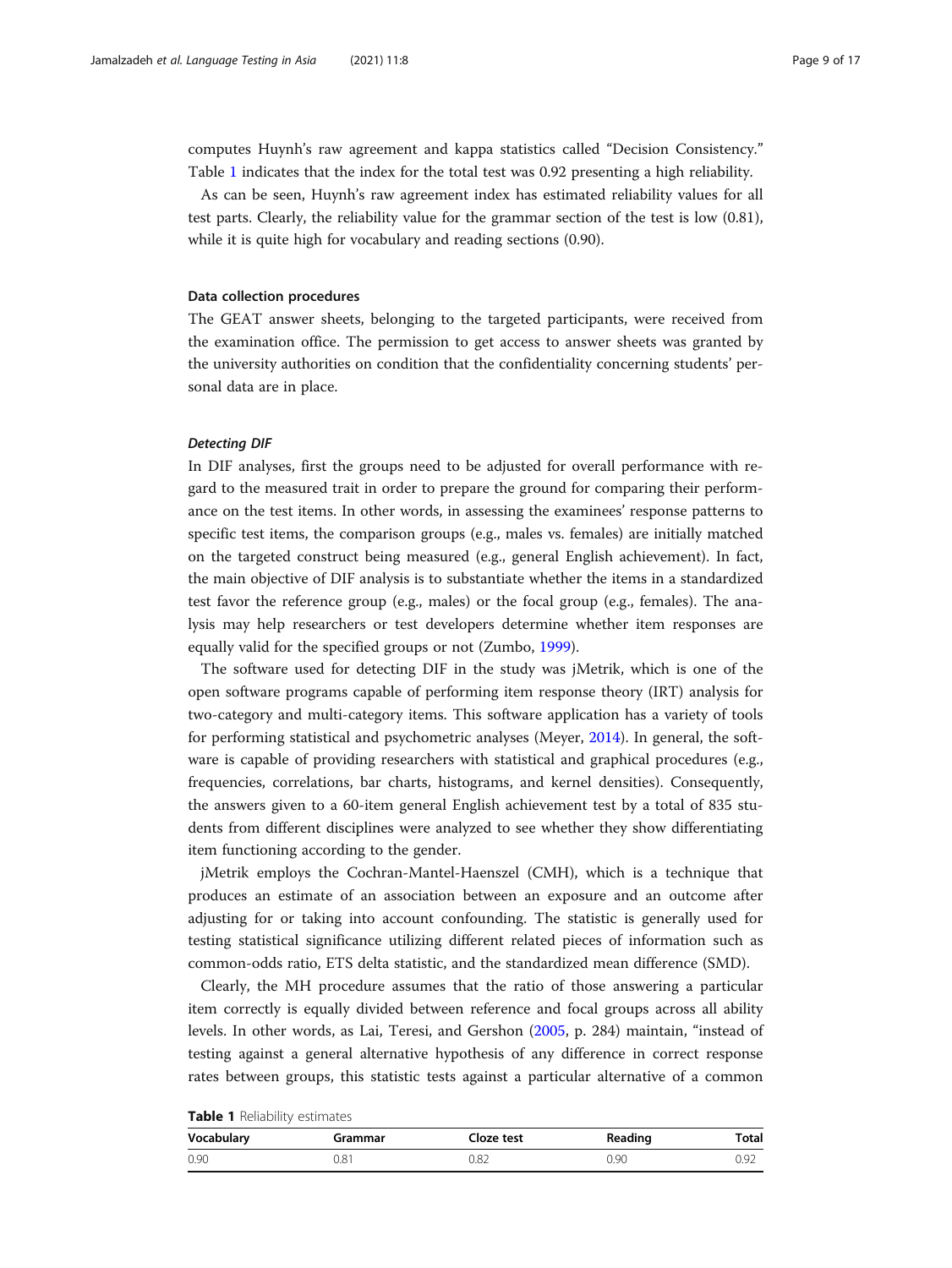odds-ratio across all blocking, or matching, categories." In fact, one of the major functions of the MH analysis is to provide statistical tests of whether the odds ratios are homogeneous or heterogeneous across the prespecified strata based on estimating the odds ratio of the exposure variable adjusted for the strata variable.

Another equally important piece of information provided by the MH procedure is the ETS delta statistic, which is frequently used across a broad range of DIF topics, such as equating aggregate scores in language testing (Karkee & Choi, [2005;](#page-15-0) Michaelides, [2010](#page-16-0)). Interestingly, the description of ETS rules in terms of common odds ratio for identifying and classifying the magnitude of DIF items is necessary in order to classify items as "A," "B," and "C" categories. "A" indicates that DIF magnitude is high because it has a CMH p-value larger than 0.05, or a common odds ratio exactly between 0.65 and 1.53. "B" category refers to moderate DIF levels that do not belong to either category "A" or "C". Ultimately, "C" category represents minimum DIF levels where common odds ratio is less than 0.53 when the upper bound of the 95% confidence interval for the common odds ratio is less than 0.65, or larger than 1.89 when the lower bound of the 95% confidence interval is larger than 1.53 (Meyer, [2014](#page-16-0)).

Finally, the mean-difference approach was used to evaluate the conditional betweengroup difference in the expected value of the item response variable. In general, two statistics belong to this approach: The standardized mean difference (SMD) and the polytomous SIBTEST. In this study, the ETS classification scheme also employed SMD in order to account for the standard deviation of the item scores for the total group standard of deviation (SD). Therefore, to calculate SMD between two groups, the mean of one group is subtracted from the other and the result is divided by the standard deviation (SD) of the population from which the groups were sampled. Additionally, the SIBTEST was used for investigating the causes of differential item functioning (DIF) based on Rasch model. By systematically manipulating DIF levels across multiple versions of an item, the factors responsible for causing DIF are identified (Schmitt, Holland, & Dorans, [1993\)](#page-16-0).

It is interesting to note that Rasch model, a psychometric statistic, was used to examine answers to the questions on GEAT in terms of the trade-off between (a) the respondent's abilities and (b) the item difficulty. Two important concepts in the application of Rasch measurement in language assessment research must be considered: unidimensionality and local independence. In a unidimensional data set, a single ability is taken into account for the differences in scores. Local independence, on the other hand, measures whether the responses given to each item on a test are independent of the responses given to all other items. The objective is to indicate that each item is assessed independently of all other items (Bond & Fox, [2015](#page-15-0); DeMars, [2010](#page-15-0); Fulcher & Davidson, [2013;](#page-15-0) Markus & Borsboom, [2013;](#page-16-0) Van der Linden, [2018\)](#page-16-0).

An item is said to be unidimensional if the systematic differences within the item variance are only due to the latent ability being measured. This idea is used to test the unidimensionality of a set of items using the principle of local independence (Lazarsfeld, [1959a](#page-15-0) and [b\)](#page-15-0). According to this principle, a set of items is regarded as unidimensional if there are no correlated residuals between the items once the variance due to the latent construct is controlled for. Notably, for local independence, jMetrik includes an option to check the assumption of local independence with Yen's Q3 statistic, which is the correlation of residuals for a pair of items (Yen, 1984, as cited in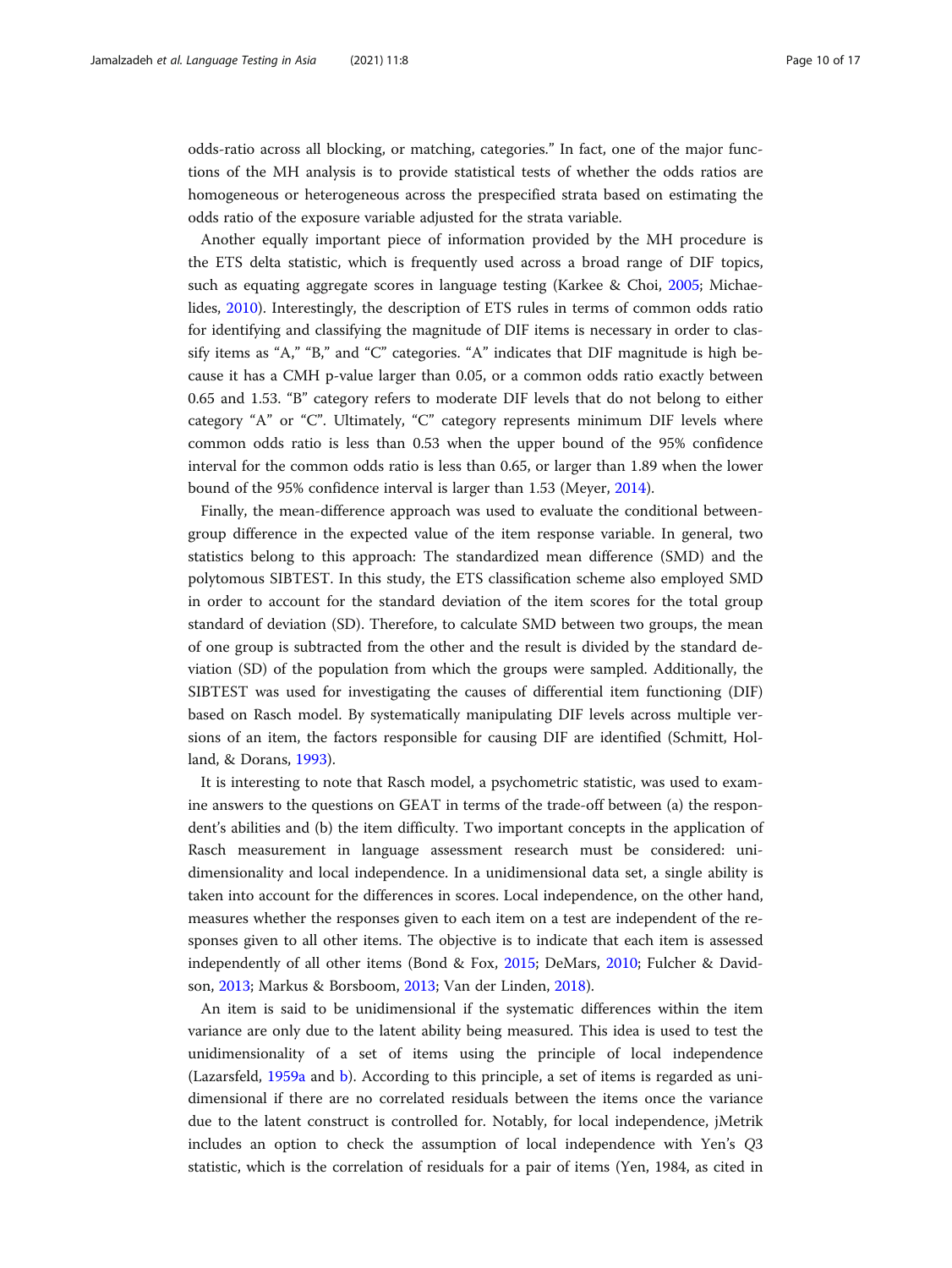Meyer, [2014](#page-16-0)). For the assumption of local independence correlation analysis was utilized to check for extreme values.

Items showing DIF were analyzed to determine the ones exhibiting DDF. In this study, DDF analysis was accomplished through the difNLR package by R software (Team, [2013](#page-16-0)). This package can potentially detect differential distractor functioning (DDF) based on the multinomial log-linear regression model. Item characteristic curves (ICC) plots for the male and female groups' selection of the test options are provided in the results section of the paper.

#### Results

This section focuses on the main findings related to the targeted research question addressing the integration of DIF and DDF and its possible effect on improving test validity and enhancing test fairness.

#### DIF analysis results

In DIF analysis, it is desirable to identify and flag only items with salient DIF. The results of the current study provided by the DIF analysis of 835 participants studying different majors at IAU (Isfahan branch) demonstrated that out of sixty items only five (i.e., 8.33% of the items) could be regarded as items exhibiting DIF. Subsequently, these items were judged to be category B items which exhibited a moderate amount of DIF. More specifically, items 1 and 38 were identified as flagged B+ favoring the focal group—that is, female students (3.33%), while items 40, 45, and 58 were flagged B− favoring the participants in the reference group (i.e., male students by 0.05%). It is clearly observed from the data presented in Table 2 below that the item discrimination values for the items 1, 38, and 40 were 0.28, 0.32, and 0.44 respectively and they favored female students. By contrast, items 45 and 58 with item discrimination values equal to 0.23 and 0.45 were in favor of male test takers.

#### DDF results

The results related to DDF analysis revealed that only the distractors belonging to DIF item 58 indicated that the distractors in this item showed DDF toward either male or female students. The item characteristic curve (ICC) plot for the two groups' selecting their answers from among item 58 distractors were then examined.

| Item<br>No. | Subtest Chi- | square | p<br>value |       | Class Item difficulty<br>(TCC) | Item difficulty<br>(Rasch) | Item<br>discrimination |
|-------------|--------------|--------|------------|-------|--------------------------------|----------------------------|------------------------|
|             | V            | 6.15   | 0.01       | $B+$  | 0.81                           | $-1.15$                    | 0.28                   |
| 38          | G            | 9.33   | 0.00       | $B+$  | 0.52                           | 0.50                       | 0.32                   |
| 40          | G            | 6.61   | 0.01       | $B -$ | 0.62                           | $-0.01$                    | 0.44                   |
| 45          |              | 8.42   | 0.00       | $B -$ | 0.37                           | 1.28                       | 0.23                   |
| 58          | R            | 9.75   | 0.00       | $B -$ | 0.72                           | $-1.28$                    | 0.45                   |

#### Table 2 Items exhibiting DIF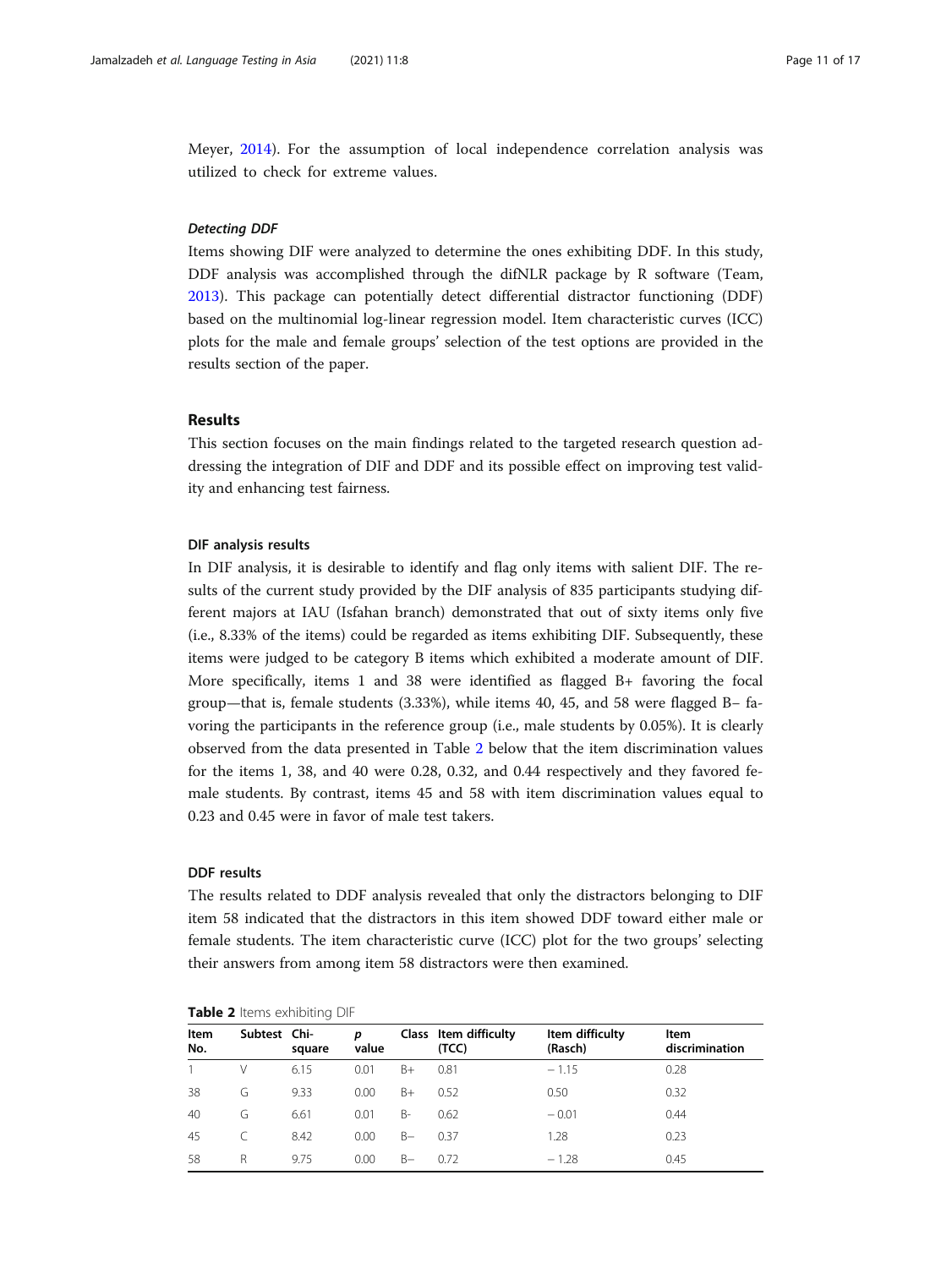Regarding choice "C," the correct answer, the male examinees showed a higher probability for endorsing the key—that is, choice "C" across all ability levels. As the ability level increases, the difference between the two groups' probability of giving a correct answer becomes negligible. Concerning choice "A," the low ability female examinees, more than the male group, had a higher probability of endorsing this distractor. As ability level increased, both groups showed the same probability for endorsing distractor "A." In regard with choice "B," the results indicated that low ability male examinees had a higher chance of selecting this distractor. As their ability increased, both groups showed a lower probability for endorsing distractor "B." For choice "D" the female group, at low ability level, had a higher chance of choosing this distractor. In fact, as ability level increased, both groups showed a lower probability for endorsing distractor "D." Figure 1 depicts the ICC for the item under scrutiny.

#### **Discussion**

The main objective of administrating a general English achievement to undergraduate university students from different disciplines is to measure the basic skills and knowledge learned in a given field of study, usually through planned instruction. The scores obtained on this test are often used in IAU educational system to determine the level of students' knowledge of general English in predicting their

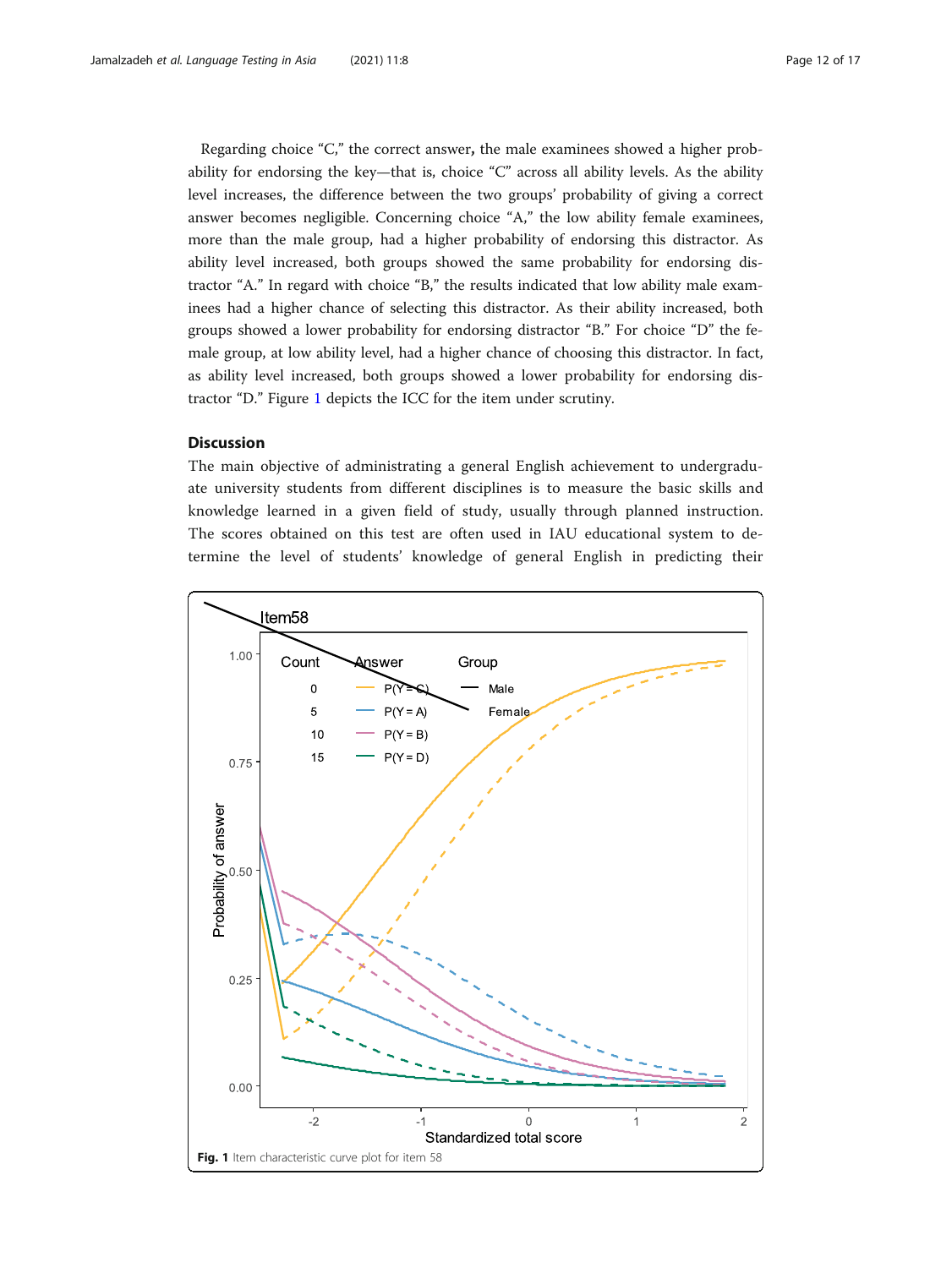readiness in reading and comprehending English materials related to their fields of study. The application of appropriately constructed tests tapping the learners' general English knowledge is of paramount importance, and as a result, test developers must make sure that the information obtained from such examinations will be reliable and comparable.

This will only be achievable if the items used in the test do not function differentially among different sub-population of examinees across different disciplines because of factors which are not particularly relevant to the construct being measured. Under identical testing conditions, it is expected that the examinees from different groups with comparable ability levels exhibit similar probability of responding correctly to a given item. Under such circumstances, DIF represents a modern psychometric approach to the investigation of between-group score discrepancies. Conversely, DDF is used to investigate the quality of a measure through understanding biased responses across groups by shedding light on the potential sources of construct-irrelevant variance by examining whether the differential selection of incorrect distractors attracts various groups differently (Penfield, [2008,](#page-16-0) [2010\)](#page-16-0).

Consequently, the present study set out with the aim of assessing the importance of hybridizing DIF and DDF analyses to detect the biased items in a 60-item, multiple choice General English Achievement Test (GEAT) administered at IAU, Isfahan branch in Iran. In fact, the principal objective was to integrate DIF with DDF in an attempt to potentially understand the causes of DIF and group biased responses on the targeted General English Achievement Test.

The results of this study revealed that integrating DIF analysis with the DDF approach to test assessment had a greater bearing on detecting the items that had an adverse influence on the validity of the test and its fairness. Largely because of the ethical consequences in high stakes tests like English achievement exams, the synergy between DIF and DDF is justified since such blending can help test developers to eliminate sources of uncertainty caused by inappropriately designed test items and distractors. On this basis, the present study sought to investigate to what extent hybridizing DIF analysis with the DDF approach could detect bias and improve the test fairness.

This study produced results which corroborate the findings of a great deal of the previous work in the field. For the sake of clarity, these works would be categorized as DIF studies, DDF studies, and DIF/DDF studies combined. Clearly, the results of the current study accord with earlier observations, which showed that the implementation of DIF analysis could practically improve the quality of test validation (Banks, [2009;](#page-15-0) Belzak & Bauer, [2020,](#page-15-0) Chen et al., [2020](#page-15-0); McKeown & Oliveri, [2017](#page-16-0); Paulsen et al., [2020](#page-16-0); Zhu & Aryadoust, [2020](#page-16-0), among many others).

In the same vein, the findings of the current study are consistent with the results reported by the authors focusing on the impact of DDF on test assessment. In fact, the findings support the efficacy of DDF approach to detecting whether the distractors on a multiple choice test functioned differently for the various groups of students and whether such test may be modified by removing inappropriate distractors while maintaining adequate test validity and information (Green, Crone & Folk, [1989;](#page-15-0) Jalili et al., [2020](#page-15-0); Martinková & Drabinova, [2018](#page-16-0); Middleton & Laitusis, [2007](#page-16-0); Tsaousis et al., [2018](#page-16-0), among others).

Finally, the findings of this study differ from Deng's ([2020](#page-15-0)) report on the combined effects of DIF and DDF on test validation. In her research, she made an attempt to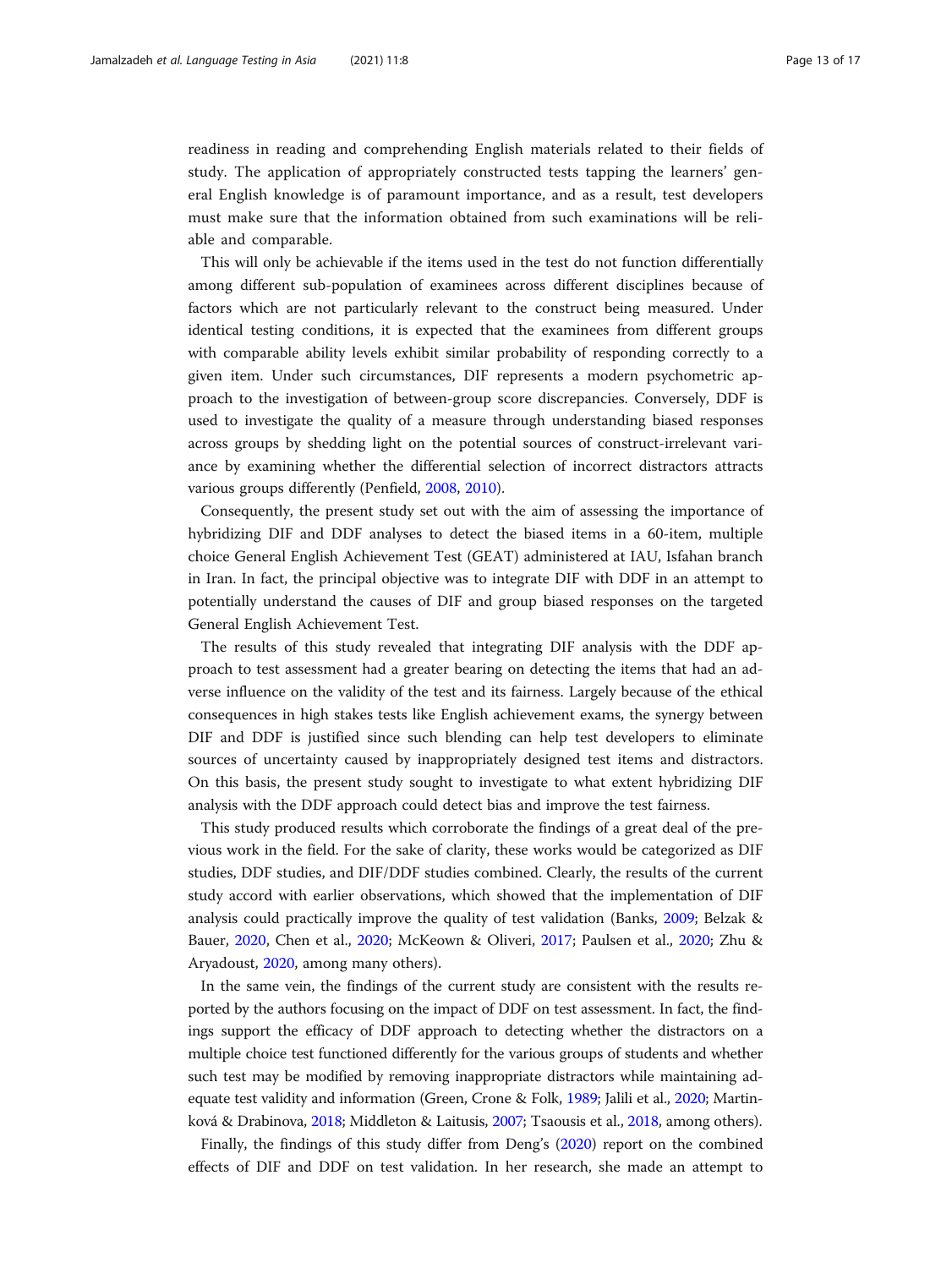investigate the relationship between DDF and IDF as two critical ways for flagging test items with potential psychometric bias and detecting potential test fairness issues in multiple choice testing utilized for measuring the learners' achievements. Using multinomial logistic regression and binary logistic regression, she found that DIF and DDF are not correlated and there was no evidence to assume any association between the two.

A possible explanation for this might be that DIF occurs when examinees from different groups with different demographic background (e. g., gender or ethnicity) but the same underlying true ability have a different probability of answering the item correctly. On the other hand, differential distractor functioning (DDF) is a phenomenon when different distractors, or inappropriate option choices, attract various groups with the same ability differentially. Martinková and Drabinova [\(2018,](#page-16-0) p. 505) suggests that when "a given item functions differently for two groups, it is potentially unfair, thus detection of DIF and DDF should be routine analysis when developing and validating educational and psychological tests".

Hence, it could be hypothesized that the synergy between DIF and DDF has a great bearing on test validity. The DIF analysis of the 60-item IAUGEAT administered in the fall semester of 2018–2019 academic year revealed that five out of 6o items, namely items 1, 38, 40, 45, and 58, exhibited moderate DIF across gender. More specifically, while items 1 and 38 favored females, items 40, 45, and 58 were in favor of males. On the other hand, the results of DDF analysis indicated that 58 were sensitive to the analysis.

Therefore, it is interesting to note that the findings on the combined effects of DIF and DDF on test validation substantiate that these analytical approaches to test validation are interdependent. However, they serve as two quite independent procedures for tackling biased items so that test designers can replace biased items with more functionally logical ones. According to ETS (2016), to improve test fairness criteria, which are important guidelines for ameliorating the validity of tests, DIF, and DDF analyses, can help advance quality and equity in education. Thus providing fair and valid assessments has to be a top priority in high stakes testing all over the world.

The findings of the study have important implications for developing bias-free general English achievement tests. They are significant in at least one fundamental aspect: Validity is a multifaceted phenomenon. Analogously, validity can be considered a fortress which must be attacked from all sides and by all means. However, more research on this topic needs to be undertaken before the true nature of the synergy between DIF and DDF is more clearly understood.

## Conclusion

The paper has given an account of and the reasons for the importance of test fairness by addressing the validity of a locally designed general English achievement test. In fact, this study set out to determine whether hybridizing DIF and DDF analyses of the students' responses to the items on the targeted general English achievement test could provide a better picture of test validity and fairness. The DIF analysis revealed that five items of the test exhibit moderate DIF and biased. In fact, while two items favored females, the other three were in the favor of male test-takers.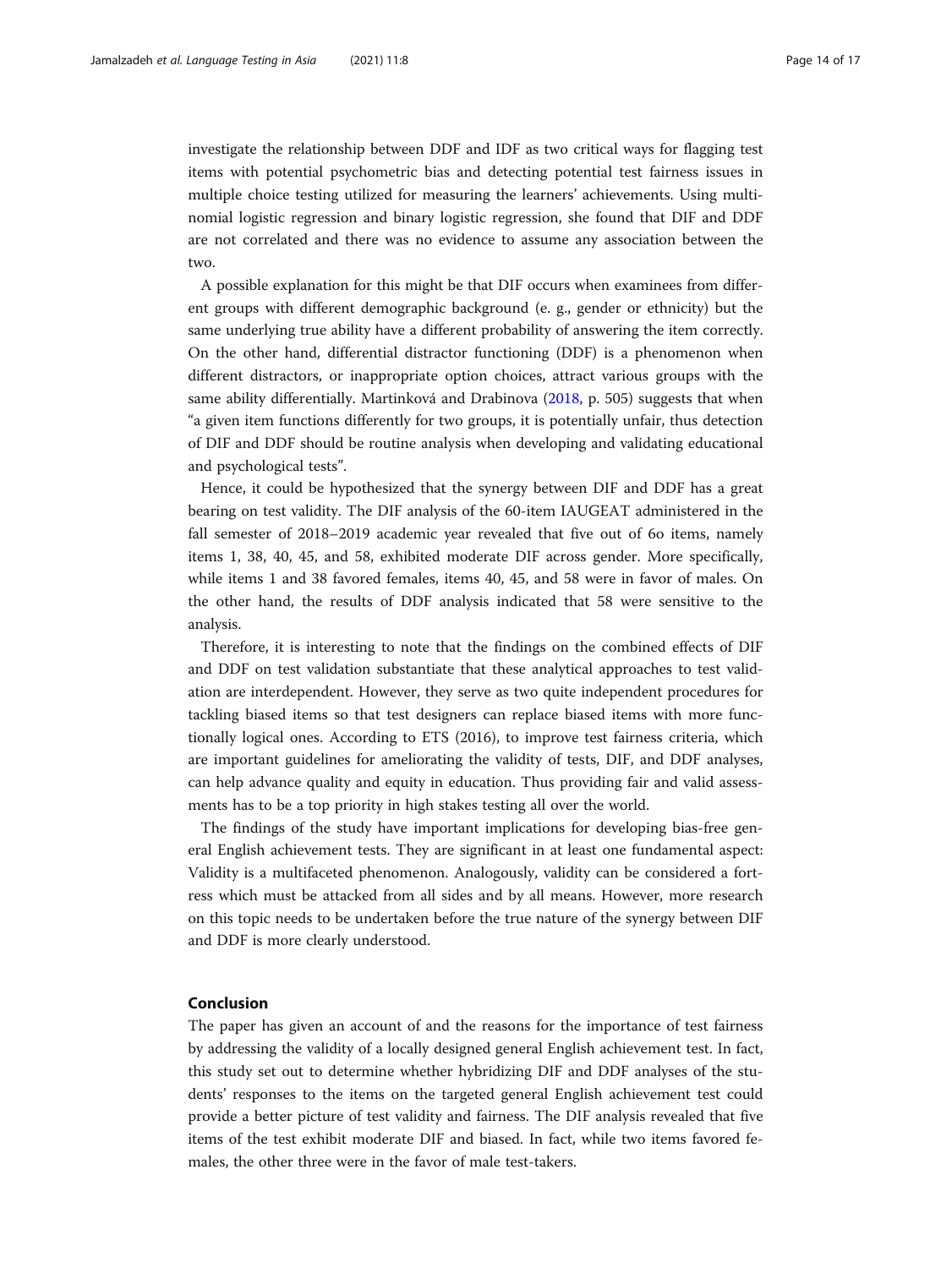DDF analysis indicated that out of five items exhibiting moderate DIF, only one item, item 58 showed DDF. This item showed DDF in all three distractors. The combined effects of DIF and DDF analyses demonstrated that the test mostly favored the male test takers. Interestingly, in general, no specific hypothesis could be made about the behavior of these items.

The evidence from this study suggests that the social consequences of general English achievement tests are quintessentially important. Taken together, the results reflect that careful design and development of achievement tests is a prerequisite to test fairness which can be appreciably be enhanced by hybridizing DIF and DDF analytical methods. The current findings add substantially to understanding of test validation and the pivotal role it plays in the decisions made about the test-takers. More specifically, the study has gone some way toward enhancing test developers' awareness about the importance of hybridizing DIF with DDF. Clearly, DDF analysis is helpful in understanding the causes of DIF and provides information on whether DIF results from the test stem or the inherent features of the test distractors.

Finally, several limitations need to be considered in this study. The most important limitation lies in the fact that just one method was used to detect DIF and DDF even though there are numerous other methods by which these analytical indicators can be measured. Another limitation was related to the small number of items comprising the targeted test. With a small sample of items, caution must be applied, as findings might not be transferrable to other similar settings.

Therefore, if the debate is to be moved forward, a better understanding test validation and test fairness need to be developed. In fact, the future research should concentrate on investigating the synergy between DIF and DDF using several methods and larger samples of test items. Overall, the findings of this study may have a number of important implications for policymakers and test developers across the world.

#### Abbreviations

IAU: Isalamic Azad University; IAUGEAT: Islamic Azad University General English Achievement Test; DIF: Differential item functioning; DDF: Differential distractor functioning; CMH: Cochran-Mantel-Haenszel; MIMIC: The multiple indicators multiple causes; Cdif: Comprehensive differential item functioning; DOF: Differential options functioning; LR: Likelihood ratio; IRT: Item response theory; 2PL-NLM: 2PL-nested logit model; NRM: Nominal response model; ICC: Item characteristic curve

#### Authors' contributions

The first author was responsible for the design, data collection, and writing up of the paper. The second author was the supervisor of the first author's thesis out of which this article was extracted. He helped with clarifying ambiguities and reading and revising the article. The third author was the advisor. At the time of starting the study, he was the head of English department and responsible for general English. He helped with answering related questions. The authors read and approved the final manuscript.

#### Funding

Not applicable.

#### Availability of data and materials

Data and material are available. They would be sent upon requesting through emailing.

#### Declaration

#### Competing interests

The authors declare that they have no competing interests.

#### Author details

<sup>1</sup>Department of English Language, Isfahan (Khorasgan) Branch, Islamic Azad University, Isfahan, Iran. <sup>2</sup>English Department, Yazd University, Yazd, Iran.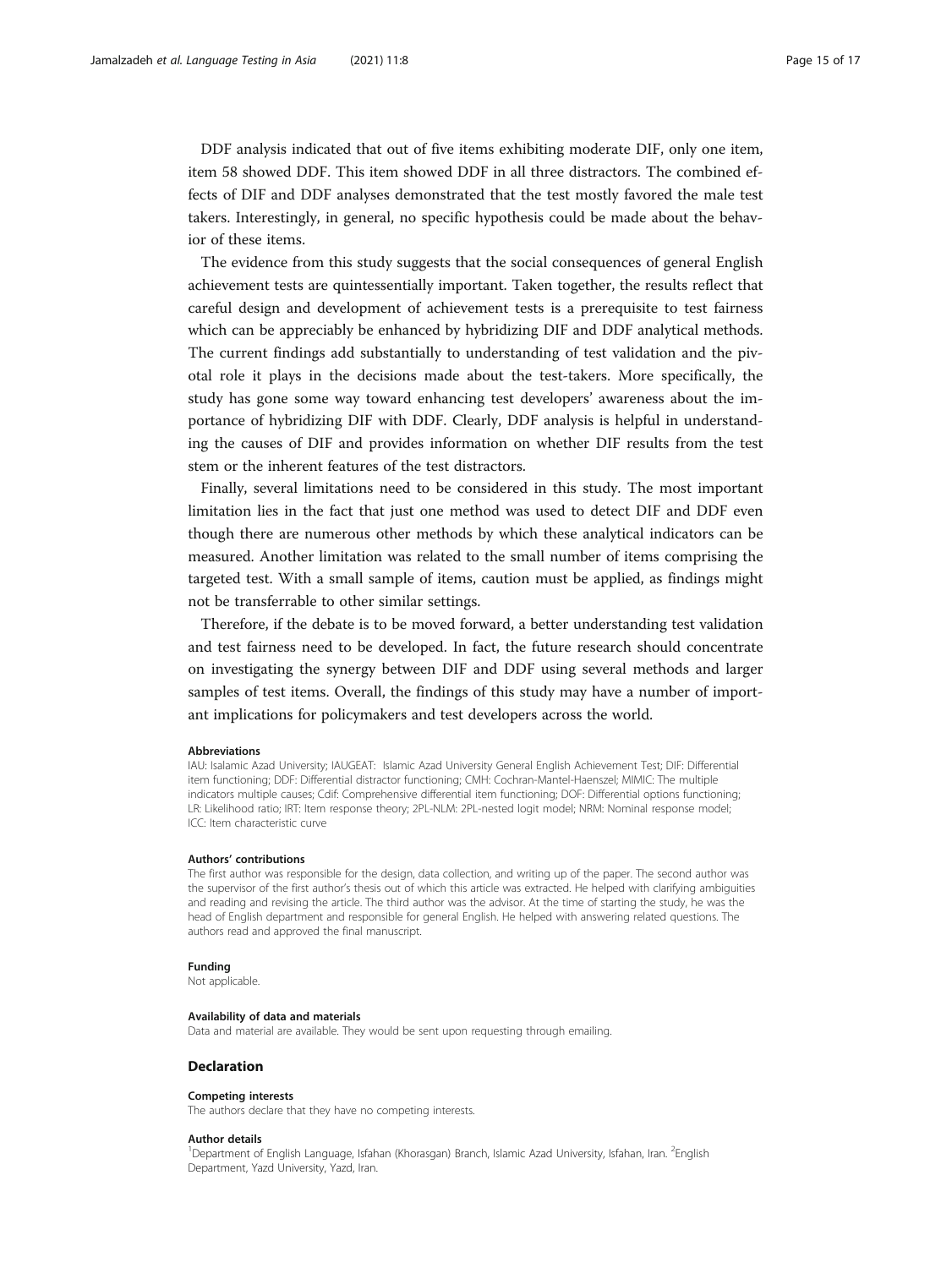#### <span id="page-15-0"></span>Received: 10 September 2020 Accepted: 13 May 2021 Published online: 16 June 2021

#### References

- Ackerman, T. A. (1992). A didactic explanation of item bias, item impact, and item validity from a multidimensional perspective. Journal of Educational Measurement, 29(1), 67–91. <https://doi.org/10.1111/j.1745-3984.1992.tb00368.x>. Angoff, W. H. (1993). Perspectives on differential item functioning methodology.
- Banks, K. (2009). Using DDF in a post hoc analysis to understand sources of DIF. Educational Assessment, 14(2), 103–118.
- [https://doi.org/10.1080/10627190903035229.](https://doi.org/10.1080/10627190903035229)
- Belzak, W., & Bauer, D. J. (2020). Improving the assessment of measurement invariance: Using regularization to select anchor items and identify differential item functioning. Psychological Methods., 25(6), 673–690. [https://doi.org/10.1037/met0000253.](https://doi.org/10.1037/met0000253)
- Bond, T. (2003). Validity and assessment: a Rasch measurement perspective. Metodoliga de las Ciencias del Comportamento, 5(2), 179–194.
- Bond, T. G., & Fox, C. M. (2015). Applying the Rasch model. [https://doi.org/10.4324/9781315814698.](https://doi.org/10.4324/9781315814698)
- Brown, J. D. (1999). The relative importance of persons, items, subtests, and languages to TOEFL test variance. Language Testing, 16(2), 217–238. <https://doi.org/10.1177/026553229901600205>.
- Camilli, G., Shepard, L. A., & Shepard, L. (1994). Methods for identifying biased test items, (vol. 4). Sage. Cascella, C., Giberti, C., & Bolondi, G. (2020). An analysis of differential item functioning on INVALSI tests, designed to explore gender gap in mathematical tasks. Studies in Educational Evaluation, 64, 100819. <https://doi.org/10.1016/j.stueduc.2019.100819>.
- Chen, M. Y., Liu, Y., & Zumbo, B. D. (2020). A propensity score method for investigating differential item functioning in performance assessment. Educational and Psychological Measurement, 80(3), 476–498. [https://doi.org/10.1177%2F00131](https://doi.org/10.1177/0013164419878861) [64419878861](https://doi.org/10.1177/0013164419878861). <https://doi.org/10.1177/0013164419878861>.
- Davies, P. L., Soon, P. L., Young, M., & Clausen-Yamaki, A. (2004). Validity and reliability of the school function assessment in elementary school students with disabilities. Physical & occupational therapy in pediatrics, 24(3), 23–43. [https://doi.org/1](https://doi.org/10.1300/J006v24n03_03) [0.1300/J006v24n03\\_03](https://doi.org/10.1300/J006v24n03_03).
- DeMars, C. (2010). Item response theory. Oxford University Press. <https://doi.org/10.1093/acprof:oso/9780195377033.001.0001>. Deng, J. (2020). The relationship between differential distractor functioning (DDF) and differential item functioning (DIF): If
- DDF occurs, must DIF occur? (Doctoral dissertation, University of Kansas).
- Dorans, N. J., Schmitt, A. P., & Bleistein, C. A. (1992). The standardization approach to assessing comprehensive differential item functioning. Journal of Educational Measurement, 29(4), 309–319. <https://doi.org/10.1111/j.1745-3984.1992.tb00379.x>.
- Drabinova, A., Martinkova, P., & Zvara, K. (2018). difNLR: DIF and DDF detection by non-linear regression models (Rpackage version 1.2.2). Retrieved from https://cran.r- [project.org/web/packages/difNLR/index.html](http://project.org/web/packages/difNLR/index.html)
- Edgington, E., & Onghena, P. (2007). Randomization tests. CRC Press. <https://doi.org/10.1201/9781420011814>.
- Fulcher, G., & Davidson, F. (2007). Language testing and assessment. Routledge.

Fulcher, G., & Davidson, F. (2013). The Routledge handbook of language testing. Routledge. [https://doi.org/10.4324/9780203181287.](https://doi.org/10.4324/9780203181287)

- Gelin, M. N., Carleton, B. C., Smith, M. A., & Zumbo, B. D. (2004). The dimensionality and gender differential item functioning of the mini asthma quality of life questionnaire (MINIAQLQ). Social Indicators Research, 68(1), 91–105. [https://doi.org/10.1](https://doi.org/10.1023/B:SOCI.0000025580.54702.90) [023/B:SOCI.0000025580.54702.90](https://doi.org/10.1023/B:SOCI.0000025580.54702.90).
- Geranpayeh, A., & Kunnan, A. (2007). Differential item functioning in terms of age in the Certifi cate in Advanced English examination. Language Assessment Quarterly, 4(2), 190–222. <https://doi.org/10.1080/15434300701375758>.
- Gómez-Benito, J., Hidalgo, M. D., & Guilera, G. (2010). El sesgo de los instrumentos de medición. Tests justos. Papeles del Psicólogo, 31(1), 75–84.
- Green, B. F., Crone, C. R., & Folk, V. G. (1989). A method for studying differential distractor functioning. Journal of Educational Measurement, 26(2), 147–160. <https://doi.org/10.1111/j.1745-3984.1989.tb00325.x>.
- Holland, P. W., & Thayer, D. T. (1988). Differential item performance and the Mantel-Haenszel procedure. In H. Wainer & H. I. Braun (Eds.), Test validity (p. 129–145). Lawrence Erlbaum Associates, Inc.
- Jalili, T., Barati, H., & Moein Zadeh, A. (2020). Using multiple-variable matching to identify EFL ecological sources of differential item functioning. Journal of Teaching Language Skills, 38(4), 1–42.
- Jöreskog, K. G., & Goldberger, A. S. (1975). Estimation of a model with multiple indicators and multiple causes of a single latent variable. Journal of the American Statistical Association, 70(351a), 631–639.
- Karami, H. (2011). Detecting gender bias in a language proficiency test. International Journal of Language Studies, 5(2), 27–38. Karkee, T., & Choi, S. (2005). Impact of Eliminating Anchor Items Flagged from Statistical Criteria on Test Score Classifications in Common Item Equating. Online Submission.
- Kato, K., Moen, R., & Thurlow, M. (2007). Examining DIF, DDF, and omit rate by discrete disability categories. University of Minnesota, Partnership for Accessible Reading Assessment. <https://doi.org/10.1111/j.1745-3992.2009.00145.x>.
- Kim, M. (2001). Detecting DIF across the different language groups in a speaking test. Language Testing, 18(1), 89-114. <https://doi.org/10.1177/026553220101800104>.
- Lai, J. S., Teresi, J., & Gershon, R. (2005). Procedures for the analysis of differential item functioning (DIF) for small sample sizes. Evaluation & The Health Professions, 28(3), 283–294.
- Lazarsfeld, P. F. (1959a). Latent structure analysis. In S. Koch (Ed.), Psychology: A study of a science (Vol. 3, pp. 476– 543). New York, NY: McGraw-Hill.
- Lazarsfeld, P. F. (1959b). Problems in methodology.
- Lord, F. M. (1980). Applications of item response theory to practical testing problems. Routledge.
- Lord, R. G. (1977). Functional leadership behavior: Measurement and relation to social power and leadership perceptions. Administrative science quarterly, 22(1), 114–133. [https://doi.org/10.2307/2391749.](https://doi.org/10.2307/2391749)
- Mapuranga, R., Dorans, N. J., & Middleton, K. (2008). A review of recent developments in differential item functioning. ETS Research Report Series, 2008(2), i–32.
- Martinková, P., Drabinová, A., Liaw, Y. L., Sanders, E. A., McFarland, J. L., & Price, R. M. (2017). Checking equity: Why differential item functioning analysis should be a routine part of developing conceptual assessments. CBE—Life Sciences Education, 16(2), rm2.